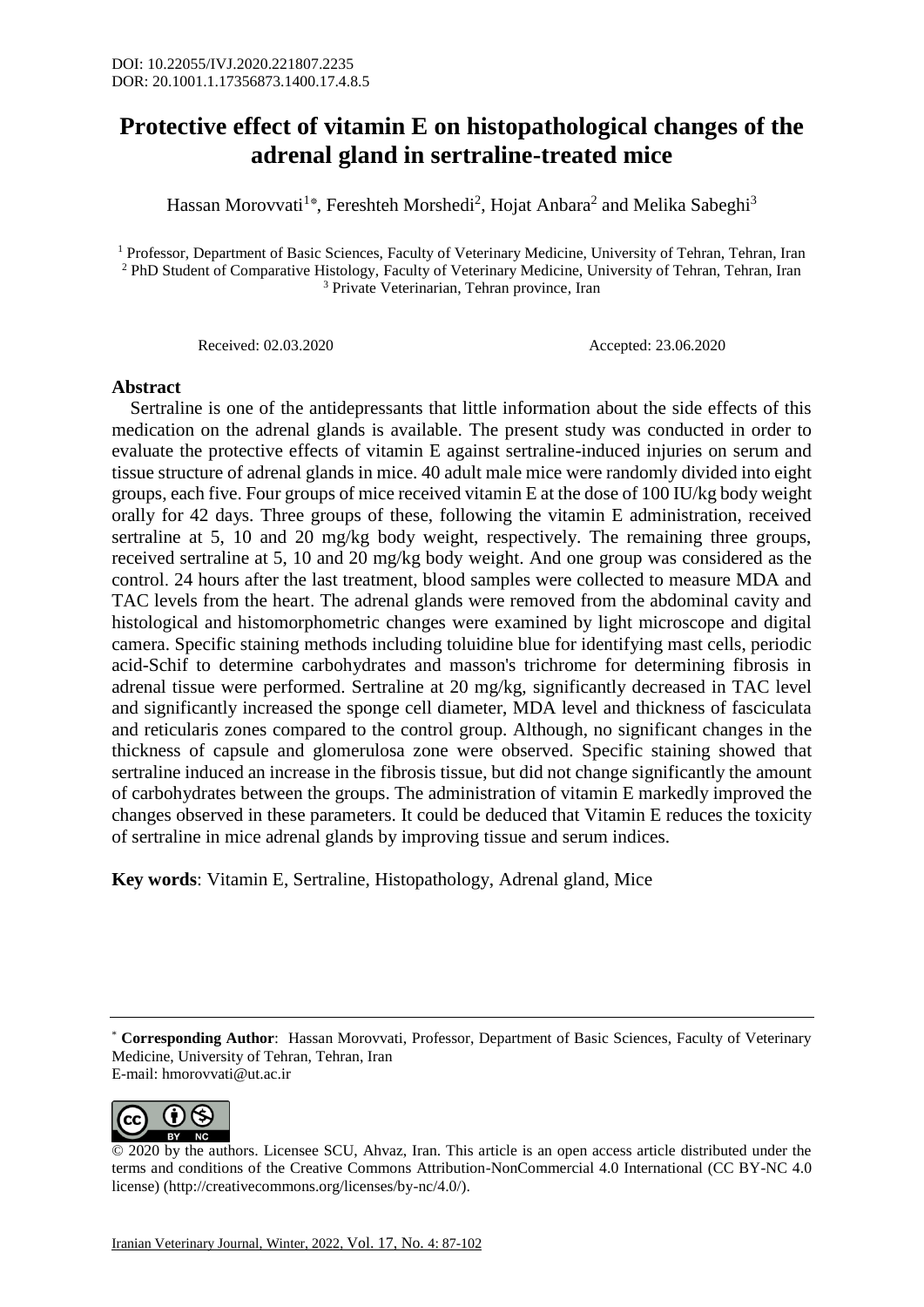## **Refrences**

- Abdel-Hamid, G.A. (2018). Ameliorative effect of vitamin C on nicotine-induced histological and ultrastructural changes in zona fasciculata in albino rats. *MOJ Anatomy & Physiology*, 5(2), 120-125.
- Abdel-Salam, O., Youness, E., & Hafez, H. (2011). The antioxidant status of the plasma in patients with breast cancer undergoing chemotherapy. *Open Journal of Molecular and Integrative Physiology*, 1(3), 29-35.
- Abdel-Salam, O.M.E., Morsy, S.M.Y., & Sleem, A.A. (2011). The effect of different antidepressant drugs on oxidative stress after lipopolysaccharide administration in mice. *Experimental and Clinical Sciences Journal*, 10, 290-302
- Ajdzanovic, V., Jaric, I., Miler, M., Filipovic, B., Sosic-Jurjevic, B., & Ristic, N. (2017). Diosgenin-caused changes of the adrenal gland histological parameters in a rat model of the menopause. *Acta Histochemica*, 119(1), 48-56.
- Alonso, V., Linares, V., Belles, M., Albina, M.L., Sirvent, J.J., & Domingo, J.L. (2009). Sulfasalazine induced oxidative stress: a possible mechanism of male infertility. *Reproductive Toxicology*, 27(1), 35-40.
- Altayeb, Z., & Salem, M. (2017). Light and electron microscopic study on the effect of immobilization stress on adrenal cortex of adult rats and possible ameliorative role of vitamin E. *Journal of Medical Histology*, 1(1), 44- 56.
- Anbara, H., Shahrooz, R., & Malekinejad, H. (2015). The protective effect of royal jelly and vitamin c coadministration on detrimental effects of phenylhydrazine-induced hemolytic anemia on the parameters of testicular tissue in adult laboratory mice. *Qom University of Medical Sciences Journal*, 9(8), 1-12, (In Persian).
- Anbara, H., Shahrooz, R., Malekinejad, H., & Saadati, S. (2016). Protective effects of royal jelly and vitamin c against experimental hemolytic anemia on sex hormones and histochemical testicle tissue histochemistry of adult mice. *Journal of Shahid Sadoughi University of Medical Sciences*, 23(12), 1140-1154, (In Persian).
- Anbara, H., Shalizar Jalali, A., Shahrooz, R., & Razi, M. (2015). Protective effect of royal jelly following phenylhydrazine-induced hepatotoxicity in mice. *Armaghane danesh Journal*, 20(7), 611-622, (In Persian).
- Atli, O., Baysal, M., Aydogan-Kilic, G., Kilic, V., Ucarcan, S., & Karaduman, B. (2017). Sertraline-induced reproductive toxicity in male rats: evaluation of possible underlying mechanisms. *Asian Journal of Andrology*, 19(6), 672-679.
- Attenburrow, M.J., Mitter, P.R., Whale, R., Terao, T., & Cowen, P.J. (2001). Low-dose citalopram as a 5-HT neuroendocrine probe. *Psychopharmacology*, 155(5), 323-326.
- Brambilla, P., Cipriani, A., Hotopf, M., & Barbui, C. (2005). Side-effect profile of fluoxetine in comparison with other SSRIs, tricyclic and newer antidepressants: a meta-analysis of clinical trial data. *Pharmacopsychiatry*, 38(2), 69-77.
- Cabler, S., Agarwal, A., & Flint, M. (2010). du Plessis SS. Obesity: modern man's fertility nemesis. *Asian Journal of Andrology*, 12(4), 480-489.
- Carrasco, J.L., & Sandner, C. (2005). Clinical effects of pharmacological variations in selective serotonin reuptake inhibitors: an overview. *International Journal of Clinical Practice*, 59(12), 1428-1434.
- Catalano, G., Cooper, D.S., Catalano, M.C., & Guttman, J.M. (1998). Pediatric sertraline overdose. *Clinical Neuropharmacology*, 21(1), 59-61.
- Dayem, A.A., Choi, H.Y., Kim, J.H., & Cho, S.G. (2010). Role of oxidative stress in stem, cancer, and cancer stem cells. *Cancers (Basel)*, 2(2), 859-884.
- Dohle, G.R. (2010). Male infertility in cancer patients: Review of the literature. *International Journal of Urology*, 17(4), 327-331.
- Dohle, G.R., Colpi, G.M., Hargreave, T.B., Papp, G.K., Jungwirth, A., & Weidner, W. (2005). EAU guidelines on male infertility. *European Urology*, 48(5), 703-711.
- El-Refaiy, A.I. (2010). Histological and histochemical studies on the testes of albino rat under immobilization stress and the possible curative role of diazepam. *Journal of the Egyptian-German Society of Zoology*, 60(C), 1-22.
- Erfani Majd, N., Sadeghi, N., & Hosseinifar, S. (2017). Histomorphometrical effects of Aloe Vera on diabetic rat adrenal gland. *Iranian Veterinary Journal*, 13(2), 48-57, (In Persian).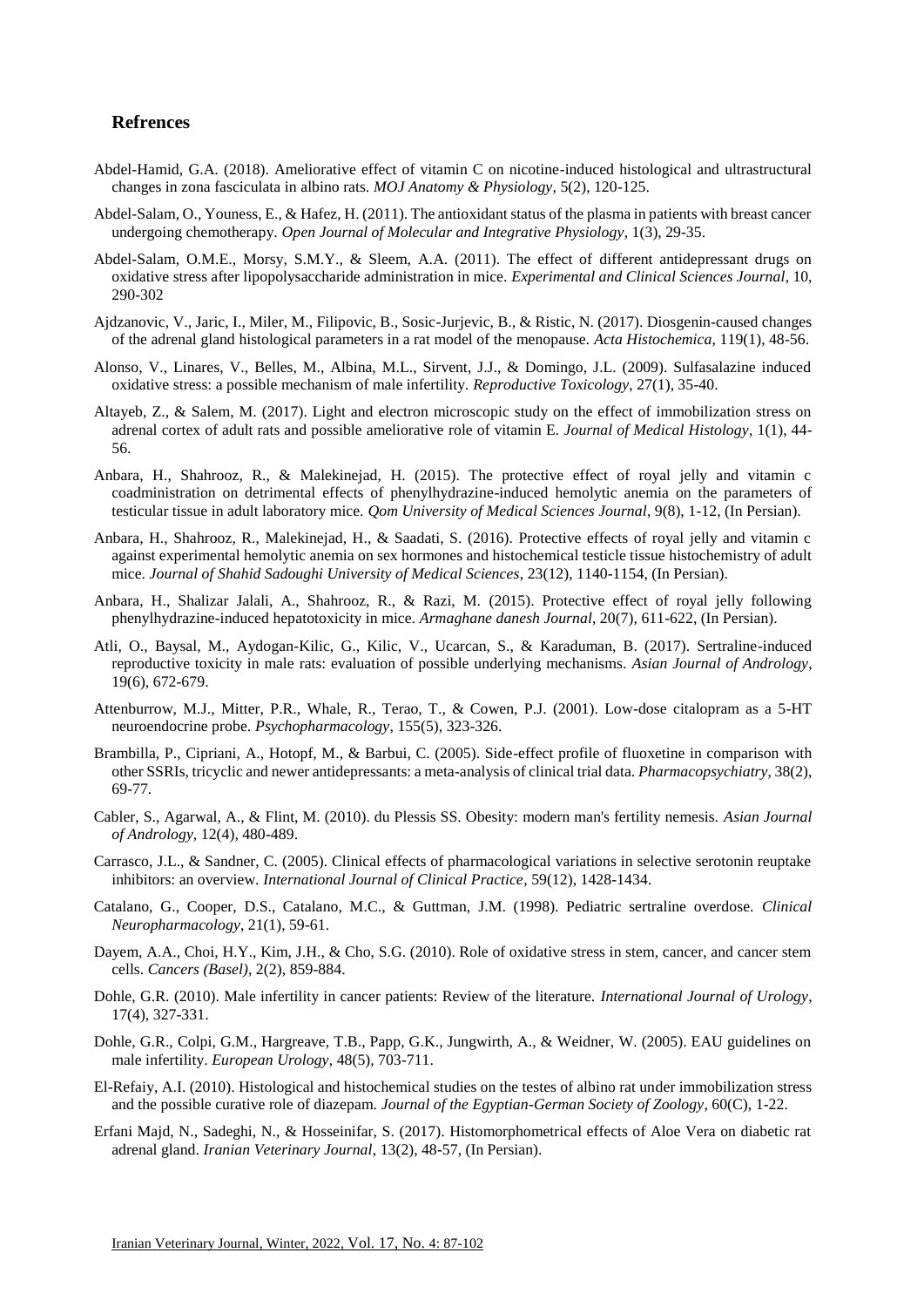- Fazelipour, S., Kiaei, M., Adhami Moghadam, F., Tootian, Z., & Sheibani, M.T. (2017). Effects of methylphenidate on the mice Adrenal glands and lymphoid organs: Results of histochemical, histometrical and histopathological investigations. *Iranian Journal of Veterinary Medicine*, 11(4), 335-345.
- Harats, D., Ben-Naim, M., & Dabach, Y. (1990). Effect of vitamin C and E supplementation on susceptibility of plasma lipoproteins to peroxidation induced by acute smoking. *Atherosclerosis*, 85(1), 47-54.
- Hellstrom, W.J. (2011). Update on treatments for premature ejaculation. *International Journal of Clinical Practice*, 65(1), 16-26.
- Holsboer, F. (2000). The corticosteroid receptor hypothesis of depression. *Neuropsychopharmacology*, 23(5), 477- 501.
- Horio, Y., Sun, Y., Liu, C., Saito, T., & Kurasaki, M. (2014). Aspartame-induced apoptosis in PC12 cells. *Environmental Toxicology and Pharmacology*, 37(1), 158-165.
- Hougaard, K.S., Hannerz, H., Feveile, H., & Bonde, J.P. (2009). Increased incidence of infertility treatment among women working in the plastics industry. *Reproductive Toxicology*, 27(2), 186-189.
- Jungwirth, A., Giwercman, A., Tournaye, H., Dieme,r T., Kopa, Z., & Dohle, G. (2012). European Association of Urology guidelines on Male Infertility: the 2012 update. *European Urology*, 62(2), 324-332.
- Ilgin, S., Kilic, V., Baysal, M., Aydogan-Kilic, G., Ucarcan, S., & Dermenci, B. (2018). Evidence for cardiotoxicity associated with sertraline in rats. *Toxicology Research*, 7(5), 817-825.
- Kawanami, O., Ferrans, V.J., Fulmer, J.D., & Crystal, R.G. (1979). Ultrastructure of pulmonary mast cells in patients with fibrotic lung disorders. *Laboratory Investigation*, 40(6), 717-734.
- Li Wai Suen, C.F.D., Boyapati, R., Simpson, I., & Dev, A. (2013). Acute liver injury secondary to sertraline. *BMJ Case Reports*, 2013,bcr2013201022.
- Louei Monfared, A., Jaafari, A., & Sheibani, M.T. (2012). Histological and histometrical evidences for phenol immunotoxicity in mice. *Comparative Clinical Pathology*, 23(3), 529-534.
- Mascarenhas, M.N., Flaxman, S.R., Boerma, T., Vanderpoel, S., & Stevens, G.A. (2012). National, regional, and global trends in infertility prevalence since 1990: a systematic analysis of 277 health surveys. *Public Library of Science Medicine*, 9, e1001356.
- Mondelli, V., Gianotti, L., Picu, A., Daga, G.A., Giordano, R., & Berardelli, R. (2006). Neuroendocrine effects of citalopram infusion in anorexia nervosa. *Psychoneuroendocrinology*, 31(10), 1139-1148.
- Morovvati, H., Anbara, H., Sheibani, M., Koohi, M., & Hasanzadeh, A. (2019). The Effect of Long-term Exposure to Aspartame on Histomorphometric and Histochemical Adrenal Gland in Adult NMRI Mice. *Armaghane danesh Journal*, 24(2), 150-169, (In Persian).
- Morovvati, H., Babaie, M., TooTian, Z., Fazelipour, S., Anbara, H., & Akbarzadeh, A. (2018). The Effects of Vitamin E on Liver and Kidney Damage Induced by Dianabol in Small Laboratory Mice. *Journal of Babol University of Medical Sciences*, 20(9), 36-47, (In Persian).
- Morshedi, F., Morovvati, H., Sadeghinezhad, J., Taheri, M., & Anbara, H. (2020). Evaluation of Sperm Quality and Serum Parameters in Sertraline-Exposed Mice and Protective Role of Vitamin E. *Journal of Babol University of Medical Sciences*, 22(1), 1-8, (In Persian).
- Munkboel, C.H., Larsen, L.W., Weisser, J.J., Møbjerg Kristensen, D., & Styrishave, B. (2018). Sertraline Suppresses Testis and Adrenal Steroid Production and Steroidogenic Gene Expression While Increasing LH in Plasma of Male Rats Resulting in Compensatory Hypogonadism. *Toxicological Sciences*, 163(2), 609-619.
- Olukole, S.G., Adeagbo, M.A., & Oke, B.O. (2016). Histology and histochemistry of the adrenal gland african giant rat (cricetomys gambianus, waterhouse). *International Journal of Morphology*, 34(4), 1455-1460.
- Papakostas, G.I., Chuzi, S.E., Sousa, J.L., & Fava, M. (2010). 5-HT1A-mediated stimulation of cortisol release in major depression: use of noninvasive cortisol measurements to predict clinical response. *European Archives of Psychiatry and Clinical Neuroscience*, 260(2), 175-180.
- Pariante, C.M., & Miller, A.H. (2001). Glucocorticoid receptors in major depression: relevance to pathophysiology and treatment. *Biological Psychiatry*, 49(5), 391-404.
- Pascoe, G.A., Fariss, M.W., Olafsdottir, K., & Reed, D.J. (1987). A role of vitamin E in protection against cell injury. Maintenance of intracellular glutathione precursors and biosynthesis. *European Journal of Biochemistry*, 166(1), 241-247.